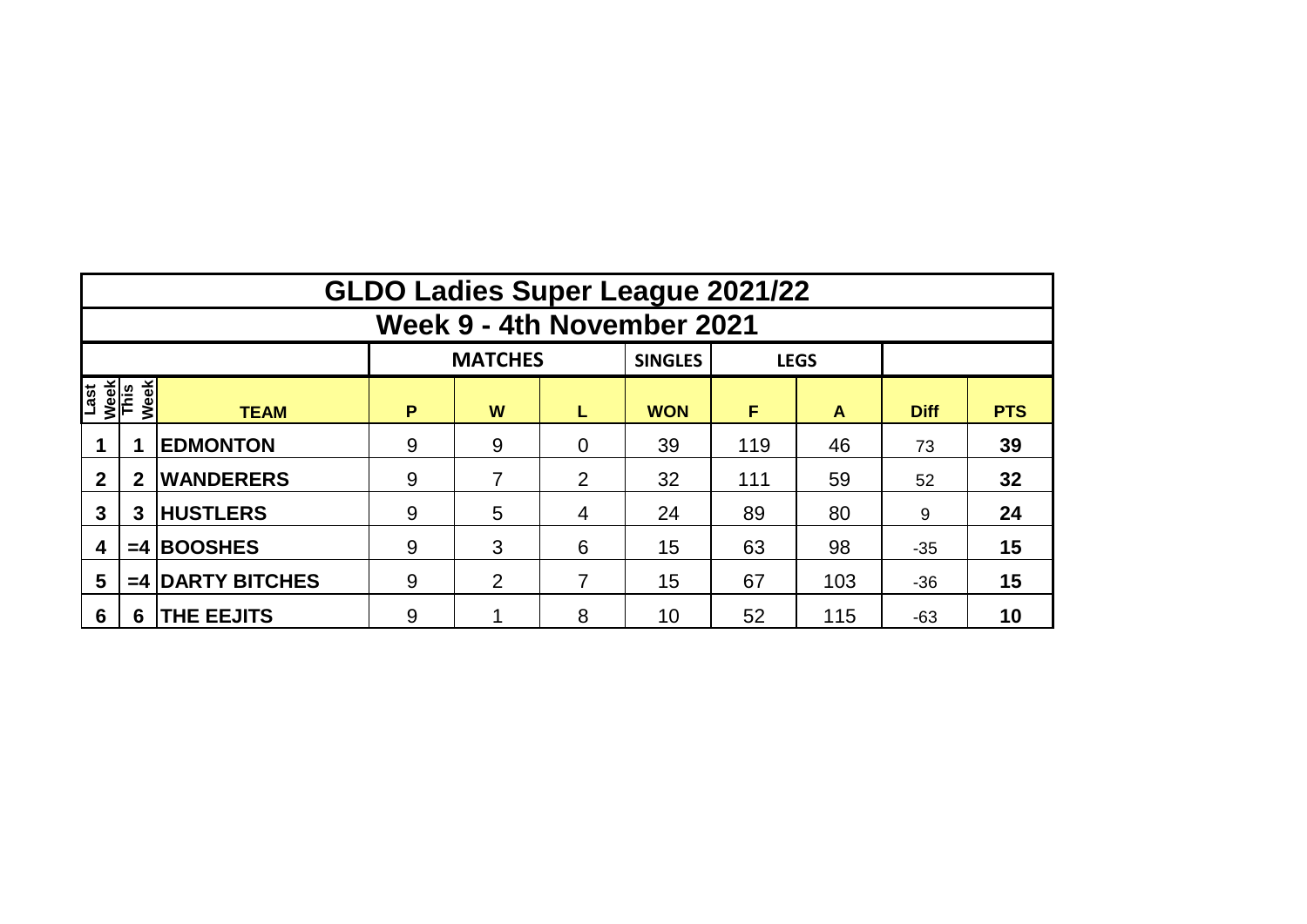## **Greater London Darts Organisation Ladies Super League 2021/22**

## Week 9 DATE 4th November 2021

|                                     | <b>BOOSHES 1 v 4 HUSTLERS</b>                       |             |         |                                                                |  |                                 |                |                |         |                                |                |                |                |                |
|-------------------------------------|-----------------------------------------------------|-------------|---------|----------------------------------------------------------------|--|---------------------------------|----------------|----------------|---------|--------------------------------|----------------|----------------|----------------|----------------|
| Ave                                 | Tons                                                |             | 180 HCO |                                                                |  | Ave                             | Tons           |                | 180 HCO |                                |                |                |                |                |
| 14.18                               | 4                                                   |             |         | Deb WATLING                                                    |  | 10.40                           | 1              |                |         | Eileen WAVING                  | 3              | 0              | 1              | 0              |
| 11.42                               | $\mathbf{1}$                                        |             |         | Mary CUSACK                                                    |  | 12.85                           | 3              |                |         | <b>Nicky HUTCHINGS</b>         | $\mathbf{1}$   | 3              | $\mathbf{1}$   | $\mathbf{1}$   |
| 13.70                               | 1                                                   |             |         | Luci CUNNINGHAM                                                |  | 20.88                           | 5              |                |         | Juliane BIRCHALL               | 0              | 3              | $\mathbf{1}$   | $\overline{2}$ |
| 12.22                               | $\Omega$                                            |             |         | <b>Chloe ARTISS</b>                                            |  | 13.30                           | 3              |                |         | Sharon MCMAHON                 | 0              | 3              | $\mathbf{1}$   | 3              |
| 13.08                               | 0                                                   |             |         | Nic WATLING                                                    |  | 13.71                           | 3              |                | 87      | Nikki PATTEN                   | $\mathbf{1}$   | 3              | $\mathbf{1}$   | 4              |
| 12.92                               | 6                                                   | 0           |         | <b>Team Average</b>                                            |  | 14.23                           | 15             | $\mathbf{0}$   |         | <b>Team Average</b>            | 5              | 12             | $\mathbf{1}$   | 4              |
| Res:                                | Res:                                                |             |         |                                                                |  |                                 |                |                |         |                                |                |                |                |                |
|                                     | <b>Final result</b><br>5<br>12<br>$\mathbf{1}$<br>4 |             |         |                                                                |  |                                 |                |                |         |                                |                |                |                |                |
|                                     |                                                     |             |         |                                                                |  |                                 |                |                |         |                                |                |                |                |                |
|                                     |                                                     |             |         |                                                                |  | <b>EDMONTON 4 V 1 WANDERERS</b> |                |                |         |                                |                |                |                |                |
| Ave                                 | Tons                                                |             | 180 HCO |                                                                |  | Ave                             | Tons           |                | 180 HCO |                                |                |                |                |                |
| 15.98                               | 3                                                   |             |         | Donna GLEED                                                    |  | 15.36                           | 3              |                |         | Dee BELCHER                    | 3              | 0              | $\mathbf{1}$   | 0              |
| 18.01                               | 3                                                   |             |         | Leanne PEETOOM                                                 |  | 21.26                           | $\overline{7}$ |                |         | <b>Steph STUTLEY</b>           | $\mathbf{1}$   | 3              | $\mathbf{1}$   | $\mathbf{1}$   |
| 17.56                               | $\overline{4}$                                      |             |         | <b>Josie PATERSON</b>                                          |  | 16.52                           | 3              |                |         | Lynne BIONDINI                 | 3              | $\mathbf{1}$   | $\overline{2}$ | $\mathbf{1}$   |
| 19.42                               | 6                                                   |             |         | Tammy MACKENZIE                                                |  | 20.07                           | $\overline{7}$ |                |         | Casey GALLAGHER                | 3              | $\overline{2}$ | 3              | 1              |
| 19.28                               | $\overline{7}$                                      |             |         | Mandy SOLOMONS                                                 |  | 19.57                           | 4              | $\overline{1}$ |         | Carly TOWNSEND                 | 3              | $\overline{2}$ | $\overline{4}$ | $\mathbf{1}$   |
| 18.05                               | 23                                                  | $\mathbf 0$ |         | <b>Team Average</b>                                            |  | 18.56                           | 24             | $\mathbf{0}$   |         | <b>Team Average</b>            | 13             | 8              | 4              | $\mathbf{1}$   |
| Res:                                | Pat ROGERS<br>Res:                                  |             |         |                                                                |  |                                 |                |                |         |                                |                |                |                |                |
| <b>Final result</b><br>13<br>8<br>4 |                                                     |             |         |                                                                |  |                                 |                | $\mathbf{1}$   |         |                                |                |                |                |                |
|                                     |                                                     |             |         |                                                                |  |                                 |                |                |         |                                |                |                |                |                |
|                                     |                                                     |             |         |                                                                |  |                                 |                |                |         |                                |                |                |                |                |
|                                     |                                                     |             |         |                                                                |  |                                 |                |                |         | DARTY BITCHES 4 V 1 THE EEJITS |                |                |                |                |
| Ave                                 | Tons                                                |             | 180 HCO |                                                                |  | Ave                             | Tons           |                | 180 HCO |                                |                |                |                |                |
| 14.05                               | $\overline{2}$                                      |             |         | Su HOLT                                                        |  | 10.23                           | 0              |                |         | Claire CAMELO                  | 3              | 0              | $\mathbf{1}$   | 0              |
| 11.69                               | 1                                                   |             |         | Kimmy DANIELL                                                  |  | 14.45                           | $\overline{2}$ | 1              |         | 106 Sarah CRONIN               | 0              | 3              | $\mathbf{1}$   | $\mathbf{1}$   |
| 12.22                               | $\Omega$                                            |             |         | Jane BIGGS                                                     |  | 11.88                           | $\overline{2}$ |                |         | Emma SMITH                     | 3              | $\Omega$       | 2              | 1              |
| 16.27                               | $\mathbf{1}$                                        |             |         | Shaz DEBOO COSTELLO                                            |  | 15.49                           | $\overline{2}$ |                |         | Sian RADLETT                   | $\overline{3}$ | $\mathbf{1}$   | 3              | $\mathbf{1}$   |
| 12.90                               | $\mathbf{1}$                                        |             |         | Lisa DUNFORD                                                   |  | 12.07                           | 0              |                |         | Christina CRONIN               | 3              | $\mathbf{1}$   | 4              | $\mathbf{1}$   |
| 13.43                               | 5                                                   | 0           |         | <b>Team Average</b>                                            |  | 12.82                           | 6              | $\mathbf{0}$   |         | <b>Team Average</b>            | 12             | 5              | 4              | $\mathbf{1}$   |
| <b>Res: Steph DANIELL</b>           |                                                     |             |         |                                                                |  | Res:                            |                |                |         |                                |                |                |                |                |
|                                     |                                                     |             |         |                                                                |  |                                 |                |                |         | <b>Final result</b>            | 12             | 5              | 4              | $\mathbf{1}$   |
|                                     |                                                     |             |         |                                                                |  |                                 |                |                |         |                                |                |                |                |                |
|                                     |                                                     |             |         | Top Team Average This Week: Wanderers - 18.56                  |  |                                 |                |                |         |                                |                |                |                |                |
|                                     |                                                     |             |         |                                                                |  |                                 |                |                |         |                                |                |                |                |                |
|                                     |                                                     |             |         | Top Individual Average: Steph STUTLEY - Wanderers - 21.26      |  |                                 |                |                |         |                                |                |                |                |                |
|                                     |                                                     |             |         |                                                                |  |                                 |                |                |         |                                |                |                |                |                |
|                                     |                                                     |             |         | Highest Finish: Sarah CRONIN - The Eejits - 106                |  |                                 |                |                |         |                                |                |                |                |                |
|                                     |                                                     |             |         |                                                                |  |                                 |                |                |         |                                |                |                |                |                |
|                                     |                                                     |             |         | 180's : Carly TOWNSEND - Wanderers / Sarah CRONIN - The Eejits |  |                                 |                |                |         |                                |                |                |                |                |